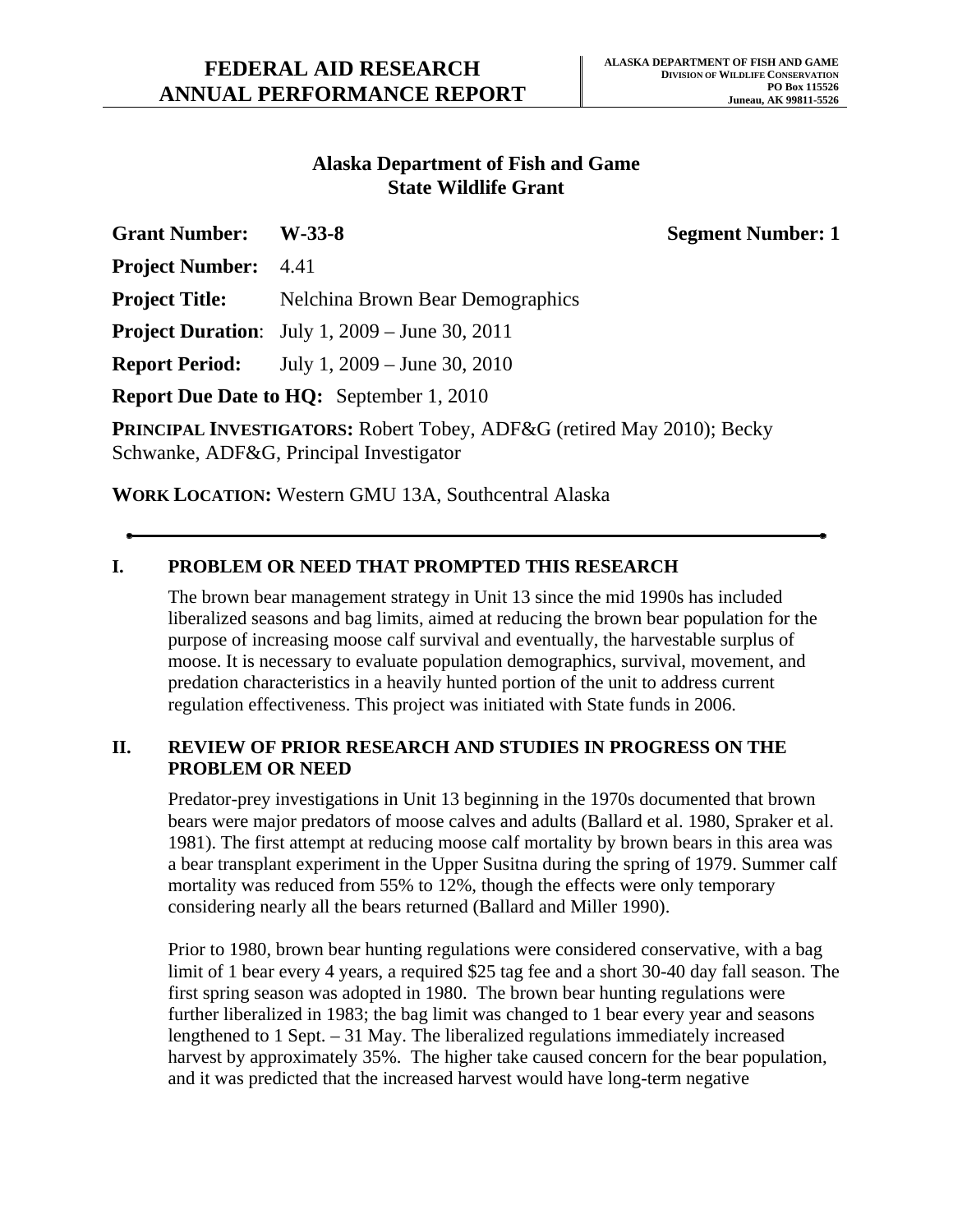consequences on the bear population and hunting opportunity (Miller and Ballard 1992). The bag limit was changed back to 1 bear every 4 years in 1990.

In 1994 the decision was made to intensively manage moose for high levels of human use in Unit 13. The Board of Game again decided to increase brown bear hunting opportunity in Unit 13, specifically for the purpose of increasing recruitment and eventually the harvestable surplus of moose. In 1995, a minimum population objective of 350 bears unit-wide was adopted. The season has since been lengthened to 12 months, the limit liberalized to 1 bear per year, and the \$25 resident tag fee requirement waived.

The harvest subsequently increased, and has stabilized at 135 bears per year. Even with increased harvest levels, there have been no significant trends (P>0.05) over that past decade in harvest data for average age (either sex), skull size (either sex), sex ratio, or effort necessary to take a brown bear (1995-2005; ADF&G harvest data). The minimum population objective of 350 bears remains (Tobey and Kelleyhouse 2007).

# **III. APPROACHES USED AND FINDINGS RELATED TO THE OBJECTIVES AND TO PROBLEM OR NEED**

Using radio collars and fixed wing aircraft, brown bear demographics, movements and activity patterns are being documented. The data collected will be used to evaluate the effect brown bear harvest regulations have had on this brown bear population. Data analyses are ongoing.

# **IV. MANAGEMENT IMPLICATIONS**

Study results will be used to evaluate whether harvest can effectively be used to reduce predation by brown bears in this region and ultimately increase sustainable harvest of moose. The results of this study will be used to refine the management strategy for brown bears in Unit 13, and will be integral in drafting a bear management plan. Data analyses are ongoing.

### **V. SUMMARY OF WORK COMPLETED ON JOBS FOR LAST SEGMENT PERIOD ONLY**

### JOB/ACTIVITY 1a: Bear captures

**Accomplishments:** Fourteen bears (11 males and 3 females) 2 years of age and up were captured and radiocollared in the spring of 2010 to augment the currently established study population. Teeth, hair, blood, and genetic samples were taken.

#### JOB/ACTIVITY 1b: Bear monitoring and data analysis

**Accomplishments:** Fixed-wing aircraft were utilized to track all radio collared bears. A total of 69 individual collared bears were monitored from 1 July – 31 December 2009. A total of 335 bear locations were collected throughout the fall. For 2009, cub-of-the-year survival averaged 65% (N=17); yearling survival averaged 77% (N=22). A total of 57 individual collared bears were monitored from 1 January 2010 – 30 June 2010. A total of 505 bear locations were collected throughout the spring. In the spring of 2010 a total of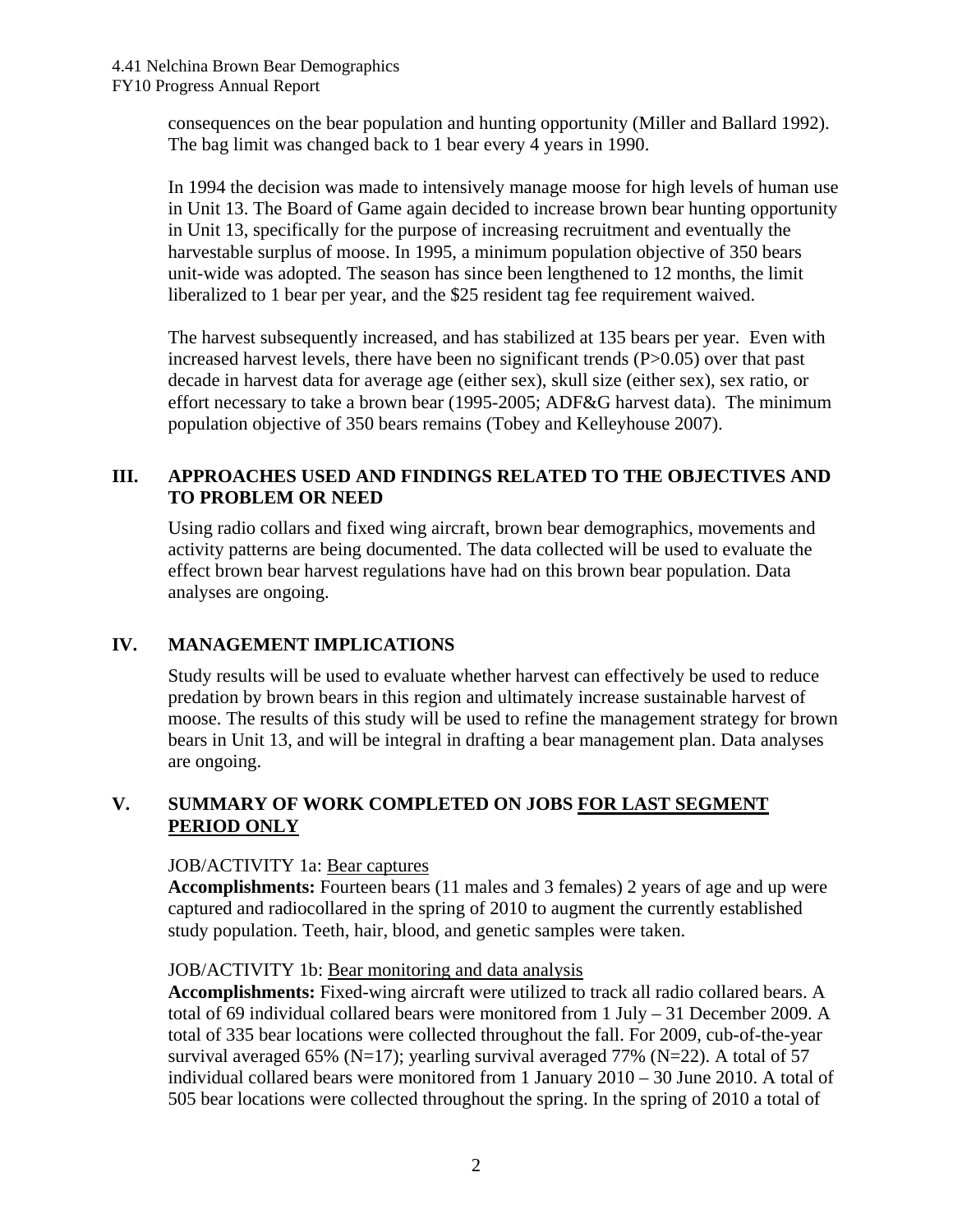(10) cub-of-the-year litters were documented; the average initial litter size was 2.1. A total of (11) yearling litters were documented; the average initial litter size was 2.0. Further data analyses are ongoing.

#### JOB/ACTIVITY 2a: Monitor predation characteristics of study bears

**Accomplishments:** Predation activities on large prey by individual bears were determined by visual observation while radio tracking with fixed wing aircraft. Large prey included moose calves, yearlings and adults, as well as caribou calves and adults. Of the 69 individual collared bears monitored throughout the fall of 2009, a total of 8 individual bears were observed on at least one fresh kill. Of the 57 individual collared bears monitored throughout the spring of 2010, a total of 27 individual bears were observed on at least one fresh kill.

JOB/ACTIVITY 3a: Develop management strategy

**Accomplishments:** A management strategy for brown bears in Unit 13 will be drafted following data collection and analyses.

# **VI. PUBLICATIONS**

No publications were produced during this segment period.

### **VII. RECOMMENDATIONS FOR THIS PROJECT**

Continue to monitor the currently established study population through the spring of 2011. Complete a mark-recapture population project in the spring of 2011. Fully analyze all data collected since 2006, and finalize a bear management strategy for Unit 13.

### **VIII. LITERATURE CITED**

Ballard, W.B., S.D. Miller, and T.H. Spraker. 1980. Moose calf mortality study. Final Report. Federal Aid in Wildlife Restoration. Projects W-17-9, W-17-10, W-17-11, and W-21-1. Job 1.23R. Alaska Department of Fish and Game. Juneau, Alaska.

and 1990. Effects of reducing brown bear density on moose calf survival in southcentral Alaska. Alces 26:9-13.

Miller, S.D. and W.B. Ballard. 1992. Analysis of an effort to increase moose calf survivorship by increased hunting of brown bears in south-central Alaska. Wildlife Society Bulletin 20:445-454.

Spraker, T.H., W.B. Ballard, and S.D. Miller. 1981. Game Management Unit 13 Brown Bear Studies. Final Report. Federal Aid in Wildlife Restoration. Projects W-17-10, W-17-11, and W-21-1. Job 4.13R. .Alaska Department of Fish and Game. Juneau, Alaska.

Tobey, R.W. and R.A. Kelleyhouse. 2007. Unit 13 brown bear management report. Pages143- 154 *in* P. Harper, editor. Brown bear management report of survey and inventory activities 1 July 2004–30 June 2006. Alaska Department of Fish and Game. Juneau, Alaska.